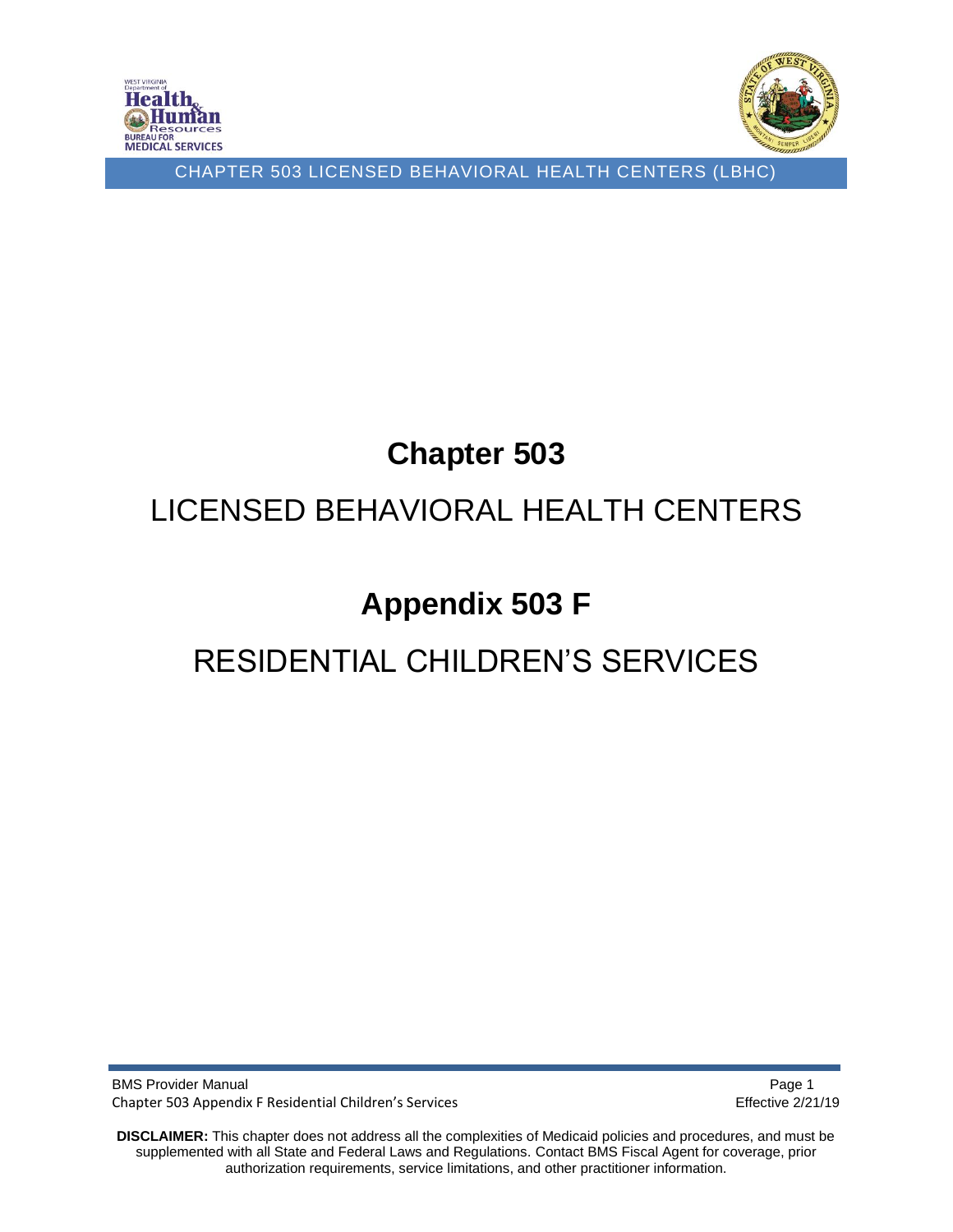

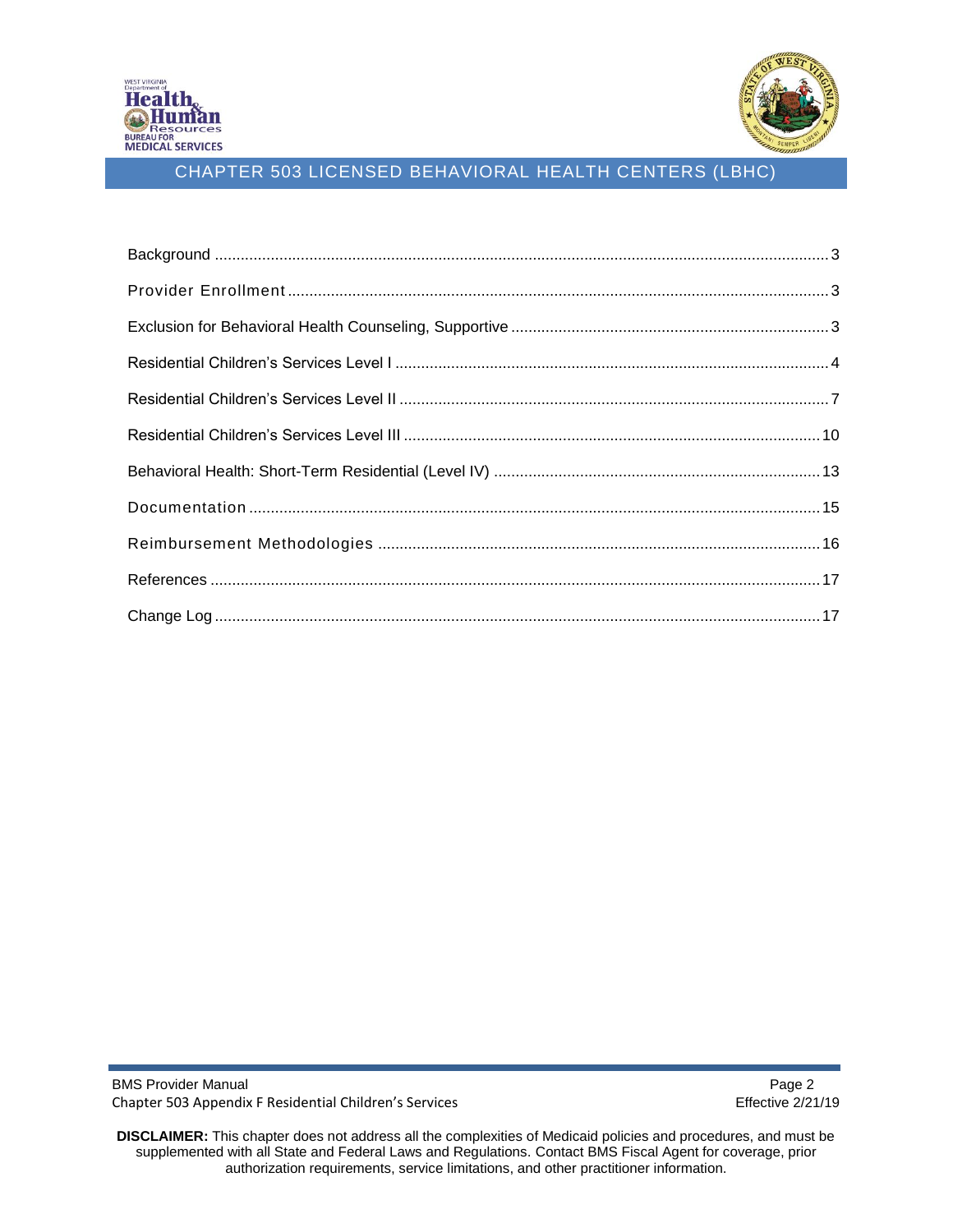



## <span id="page-2-0"></span>*BACKGROUND*

Residential Children's Services are comprehensive programs for those children who, when professionally evaluated, demonstrate a combination of diagnostic, functional, behavioral, or social support conditions which indicate they must be served in residential settings outside their families, and in some instances outside a regular school setting. Services must include a comprehensive array of treatment/intervention modalities in accordance with the service description for which the provider is certified and must be clinically appropriate for the type of children receiving these services.

## <span id="page-2-1"></span>PROVIDER ENROLLMENT

In order to participate in the West Virginia Medicaid Program and receive payment from the West Virginia Bureau for Medical Services (BMS) for covered services provided to West Virginia Medicaid members, providers of Residential Children's Services must be approved through BMS' fiscal agent enrollment process **prior** to billing for any services. Providers of Residential Children's Services must meet all enrollment criteria as described in *[Chapter 300, Provider Participation Requirements](https://dhhr.wv.gov/bms/Pages/Manuals.aspx)*. All Residential Child Care and Treatment Facilities and Child Placing Agencies must be issued a Child Care License or Certificate of Approval by the Bureau for Children and Families (BCF) Residential Child Care Licensing Unit to begin and continue operation in West Virginia. [WV Code 49-2B et.seq.](http://www.legis.state.wv.us/wvcode/ChapterEntire.cfm?chap=49&art=2B) defines, directs, and authorizes the Child Care Licensing function. The rules under [78CSR3](https://dhhr.wv.gov/bcf/Providers/Documents/Residential%20Child%20Care%20Facilities%20Regulations.pdf) for Residential Child Care and Treatment Facilities and Child Placing Agencies articulate the compliance requirements for licensure. The licensing process includes rulemaking, inspection, evaluation, and enforcement.

This service can only be reimbursed to agencies dually licensed as Licensed Behavioral Health Centers (LBHC) and as childcare group residential facilities, and only for those programs which meet the certification standards noted above.

In addition to the licensing and certification requirements, all Residential Children's Services providers must maintain good standing with the BMS, BCF, and the West Virginia Department of Education (DOE), in order to continue to participate as a West Virginia Medicaid provider. The BMS requires that all educational instruction for West Virginia Medicaid members meet West Virginia DOE standards. West Virginia is the final arbitrator of whether the treatment services or educational standards are sufficient for West Virginia Medicaid members. Failure to remain in good standing with the BCF and/or DOE resulting in admission restrictions by the BCF or if the state agency licensing the facility places admission restrictions on the facility as a result of a negative review of services, the BMS will place admission restrictions on the facility until the negative action is corrected and the BCF/BMS are notified by the licensing agency that the admission restrictions have been lifted.

In addition to the West Virginia Medicaid Provider Agreement, an agreement specific to Residential Treatment Services must be signed/dated by the Administrator. This agreement may be renewed at the BMS' discretion and is subject to the terms and conditions contained therein and all applicable state and federal law and regulations.

## <span id="page-2-2"></span>EXCLUSION FOR BEHAVIORAL HEALTH COUNSELING, SUPPORTIVE

While working in a Residential Children's facility, the Behavioral Health Counseling, Supportive (group and individual) can be credentialed from two separate processes:

BMS Provider Manual **Page 3** and the state of the state of the state of the state of the state of the state of the state of the state of the state of the state of the state of the state of the state of the state of the sta

Chapter 503 Appendix F Residential Children's Services Effective 2/21/19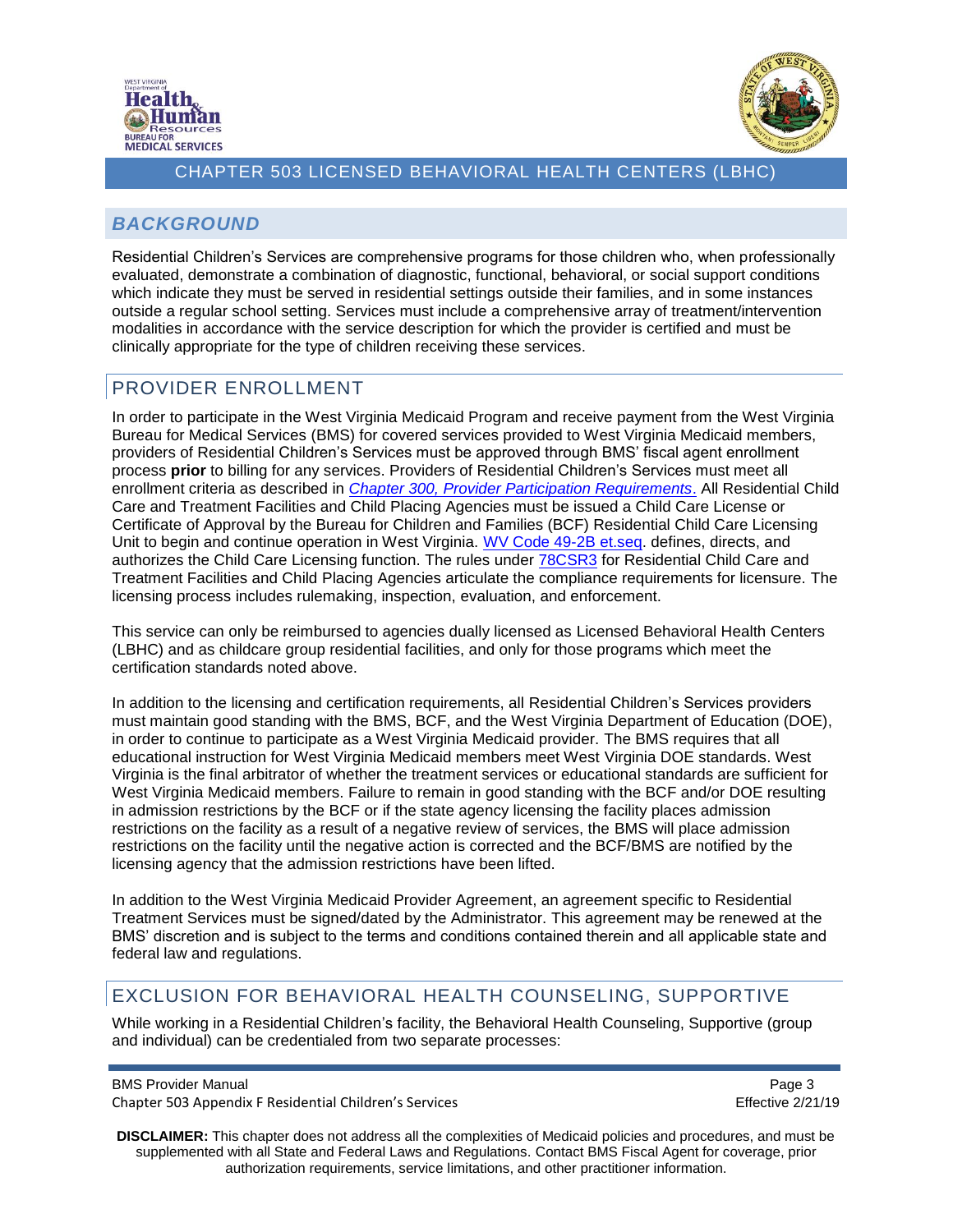



- 1. As defined in *[Chapter 503 Licensed Behavioral Health Centers](https://dhhr.wv.gov/bms/Pages/Manuals.aspx) "Individuals providing this service must have a bachelor's degree in a human services field or a high school diploma or GED with two years documented experience in mental health and/or substance abuse services. Staff must be properly supervised according to the BMS policy on clinical supervision. The service may be provided in a variety of settings by appropriately designated, trained, and supervised staff*", **or**
- 2. Individuals providing this service must have a bachelor's degree or a high school diploma or GED and complete the Residential Children's Supportive Counseling Certification that was developed and maintained through the collaboration of the Residential Children's Service providers and must be adopted by any residential provider that chooses to use this service under this provision. This includes core training modules, with a pre- and post-test, as well as 90 days of an on-the-job shadowing program. Core training modules include:
	- Away from Supervision (AFS) Training
	- Trauma Training
	- Diagnoses and Developmentally Appropriate Behavior
	- Confidentiality
	- Mandated Reporting
	- Policies and Procedures
	- Crisis Prevention and De-escalation (CPI/TCI)
	- Module Pre-Test Quiz
	- Module Post-Test Quiz

Training for core modules must be provided by a trained clinician within their scope of practice. Additional modules for training can be added (but are not mandatory) for facilities who have a specific population such as, but not limited to, children involved in human trafficking, children with substance use diagnosis, other specific mental health diagnosis, etc. After successful completion of core modules and shadowing, an employee must continue to be properly supervised according to the BMS policy on clinical supervision in *[Chapter 503 Licensed Behavioral Health Centers..](https://dhhr.wv.gov/bms/Pages/Manuals.aspx)* The personnel file must contain documentation for each of these certifications and pre-test and post-test quizzes with the appropriate correlating modules.

This certification process for Behavioral Health Counseling, Supportive Exclusion can only be used while employed by a Residential Children's Facility and cannot be transferred to different provider type. If this occurs, the criteria for Behavioral Health Counseling, Supportive reverts to the criteria defined in *[Chapter 503 Licensed Behavioral Health Centers.](https://dhhr.wv.gov/bms/Pages/Manuals.aspx)* An employee cannot bill for supportive counseling services until core modules and the 90 day shadowing period has been successfully completed.

## <span id="page-3-0"></span>RESIDENTIAL CHILDREN'S SERVICES LEVEL I

Residential Children's Services, Level I is a structured 24-hour therapeutic group care setting targeting youth with a confirmed International Classification of Diseases (ICD) or Diagnostic and Statistical Manual of Mental Disorders (DSM) diagnosis that manifests itself through adjustment difficulties in school, home, and/or the community. This level of care is designed for children or youth whose needs can best be met in a community-based setting where the child can remain involved in community-based school and recreational activities. These youths usually can function in public school and in a group residential

BMS Provider Manual **Page 4** and 2008 and 2008 and 2008 and 2008 and 2008 and 2008 and 2008 and 2008 and 2008 and 2008 and 2008 and 2008 and 2008 and 2008 and 2008 and 2008 and 2008 and 2008 and 2008 and 2008 and 2008 and Chapter 503 Appendix F Residential Children's Services Effective 2/21/19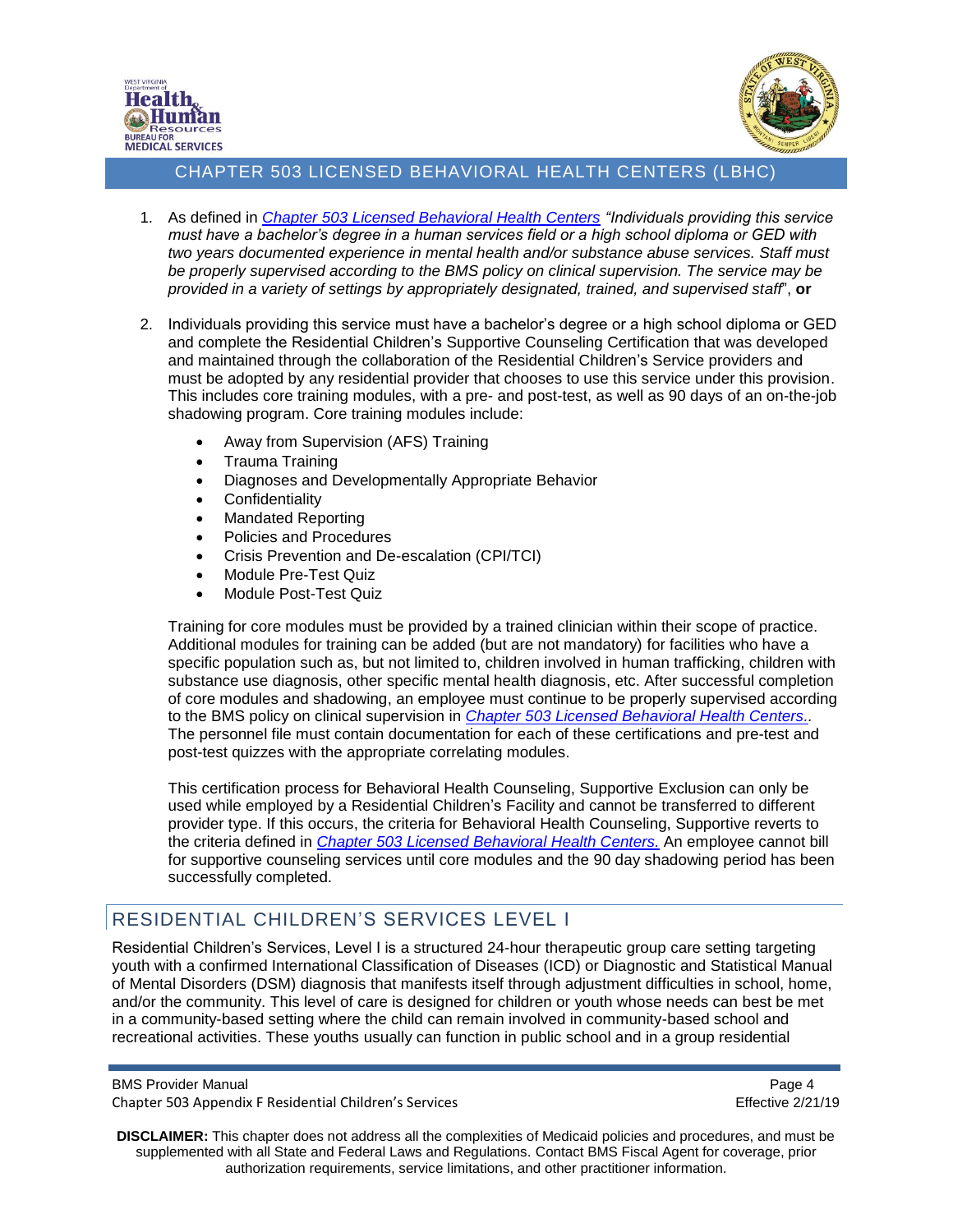



setting with a minimal amount of supportive services and behavioral interventions. The goal of supportive residential programs is to enable children to overcome their problems to the degree that they may move to a less restrictive community placement or independent living situation.

This level of care is appropriate for members whose relationship with their families or whose family situations, level of development, and social or emotional problems are such that family ties and relationships cannot be established and/or maintained in a less restrictive environment, or who are in transition from a more intensive form of care.

Members in need of this level of care display impaired abilities in the social, communication, or daily living skills domains. Life-threatening symptoms are generally absent. They generally are able to interact appropriately in social settings with a minimal amount of adjustment problems. Although they may display emotional problems such as anxiety, depression, avoidance, etc., these are not part of a persistent, longterm pattern, nor do they preclude normal social functioning in most school or community settings. If aggression is present, the behavior is not of a degree or at a frequency to require ongoing measures of control (restraint, hospitalization, and chemical interventions) and treatment generally occurs with logical/natural consequences and supportive counseling interventions.

**ADMISSION CRITERIA:** The following admission criteria must be met:

- The child's age range is from eight years of age through age 17 unless the provider has a specific contract or has received a waiver from the BCF to serve a child who does not meet the age requirements, and
- The child has a behavioral health diagnosis that meets medical necessity for Residential Children's Services Level I, and
- The child demonstrates low to moderate symptoms or functional impairment which interfere with age appropriate adaptive and psychological functioning and social problem solving that prohibit a relationship with a family, or whose family situation and functioning are such that the child cannot accept family ties or establish relationships in a less restrictive setting, and
- The child's symptoms and functional impairment are such that the treatment team needs are best met in a community-based structured setting where the client can remain involved in the community, school and recreational activities, and cannot be successfully provided in a less intensive level of care.

Additional criteria to establish admission are:

- The child will have a Children and Adolescent Functional Assessment of Strengths (CAFAS) score indicating a level of functioning in the mild to moderate range, which indicates that this is an appropriate level of service and a more appropriate living arrangement is not available, **or**
- The child is in need of a "step down" from a more restrictive level of care as part of a transitional discharge plan.

Admission solely for providing special education, housing, supervision, or meeting other needs that are not medically necessary are not reimbursable by Medicaid.

**CONTINUING STAY CRITERIA:** The following criteria must be met:

• The child is under the age of 18 or 22 if the youth is in the West Virginia Department of Health

BMS Provider Manual Page 5 Chapter 503 Appendix F Residential Children's Services Effective 2/21/19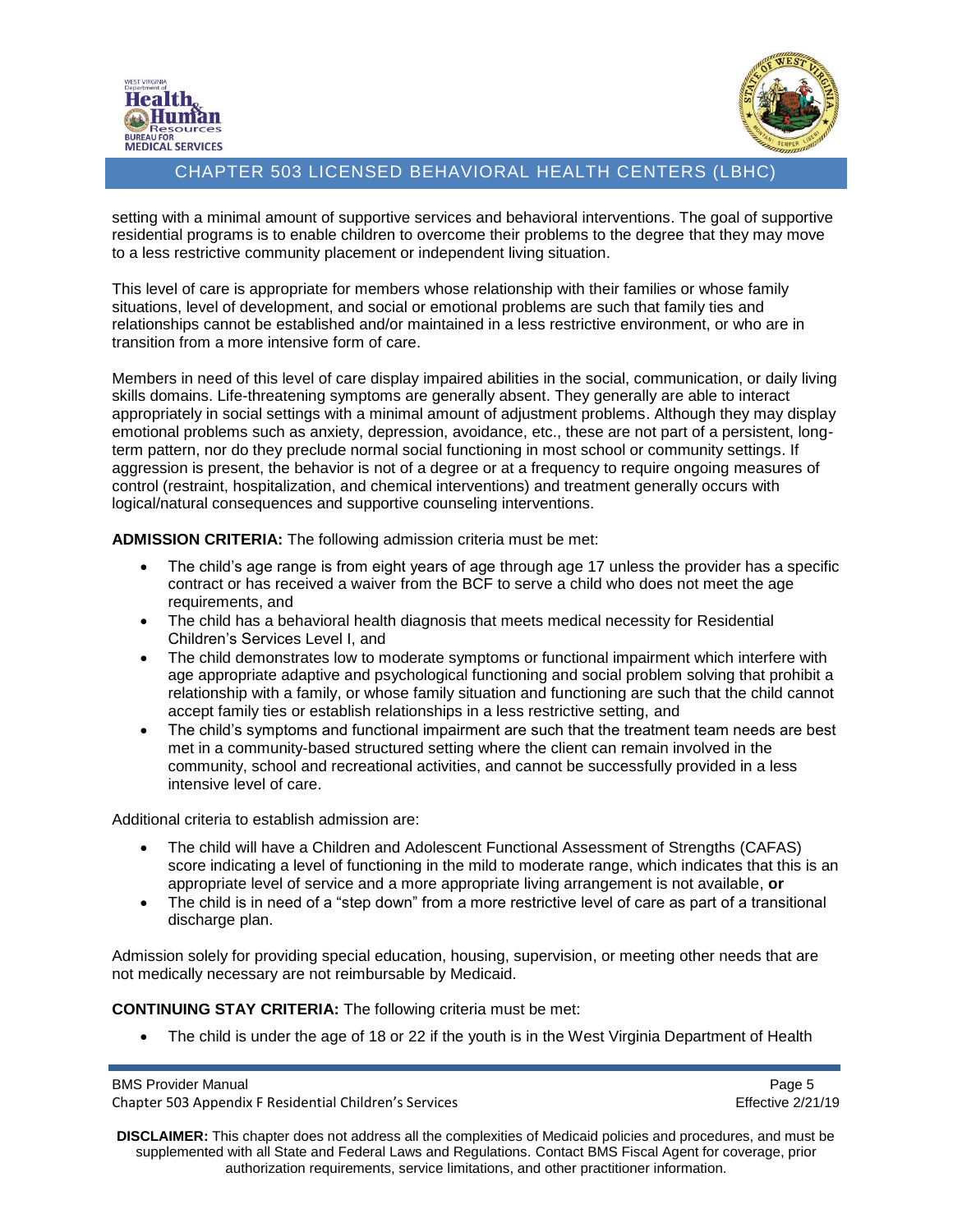



and Human Resources' (DHHR) custody, and

- The continued stay is not used solely for providing special education, housing, supervision, or meeting other needs that are not medically necessary, and the child continues to exhibit symptoms and/or functional impairment such that treatment needs are best met in a communitybased setting where the child can remain involved in the community, school and recreational activities, or
- The child has not completed the goals and objectives of the service plan which are critical to warrant transition to a less intensive level of service, or
- The child has not demonstrated any progress toward treatment goals, but the service plan has been modified to introduce further evaluation in order to clarify the nature of identified problems and/or new therapeutic interventions have been initiated, or
- The child demonstrates new symptoms or functional impairment in adaptive and/or psychological functioning, and problem solving, which met the criteria for admission, or
- The child's symptoms have diminished and functional impairment has improved, but there are continuing symptoms and functional impairment in the child's adaptive and/or psychological functioning or social problem solving, and/or due to significant disruptions in the biological or adoptive family interactions, or
- The child demonstrates an inability to sustain gains without the therapeutic service provided by the Residential Children's Services Level I program.

**DISCHARGE CRITERIA:** Discharge planning begins during the intake and placement process. When the initial and/or ongoing service plans are being developed with the member and the family, social worker, child protective service workers, youth service worker, advocacy personnel and/or court liaisons, discharge plans are made, and continue as part of an ongoing treatment process. After determining a tentative date for discharge, the multi/interdisciplinary treatment team is responsible for developing and implementing the discharge plan within the projected time frame. This may involve preparing the family for reunification, preparing a foster/adoptive family for the placement, coordinating the member's enrollment in the appropriate education program, arranging for other levels of care, informing the member of the plan, or helping the member prepare for emancipation. Medicaid reimbursement for Residential Children's Services ends if one of the following has been met:

- The child has attained the age of 18 or 22 if the youth remained in DHHR custody.
- The child or family has attained goals as identified in the service plan or symptoms have decreased to the point where the child may be served in a less intensive treatment service.
- The child demonstrates functional impairment and symptoms, which cannot be treated safely and effectively at this level of treatment, and the child requires a higher level of care.
- The child has been on runaway status/away from supervision for a period of five days or more.
- Care appears to be custodial.

**PROGRAM REQUIREMENTS:** Providers of this program must be able to provide a comprehensive array of treatment/intervention modalities in accordance with the service description for which they are certified, and to provide them for the type of child population as clinically described. The following comprehensive array of services included in the per diem procedure code H0019U1 are:

- Mental Health Assessment by a Non-Physician (H0031)
- Mental Health Service Plan Development (H0032)
- Targeted Case Management (T1017)

BMS Provider Manual **Page 6** and the state of the state of the state of the state of the state of the state of the state of the state of the state of the state of the state of the state of the state of the state of the sta Chapter 503 Appendix F Residential Children's Services Effective 2/21/19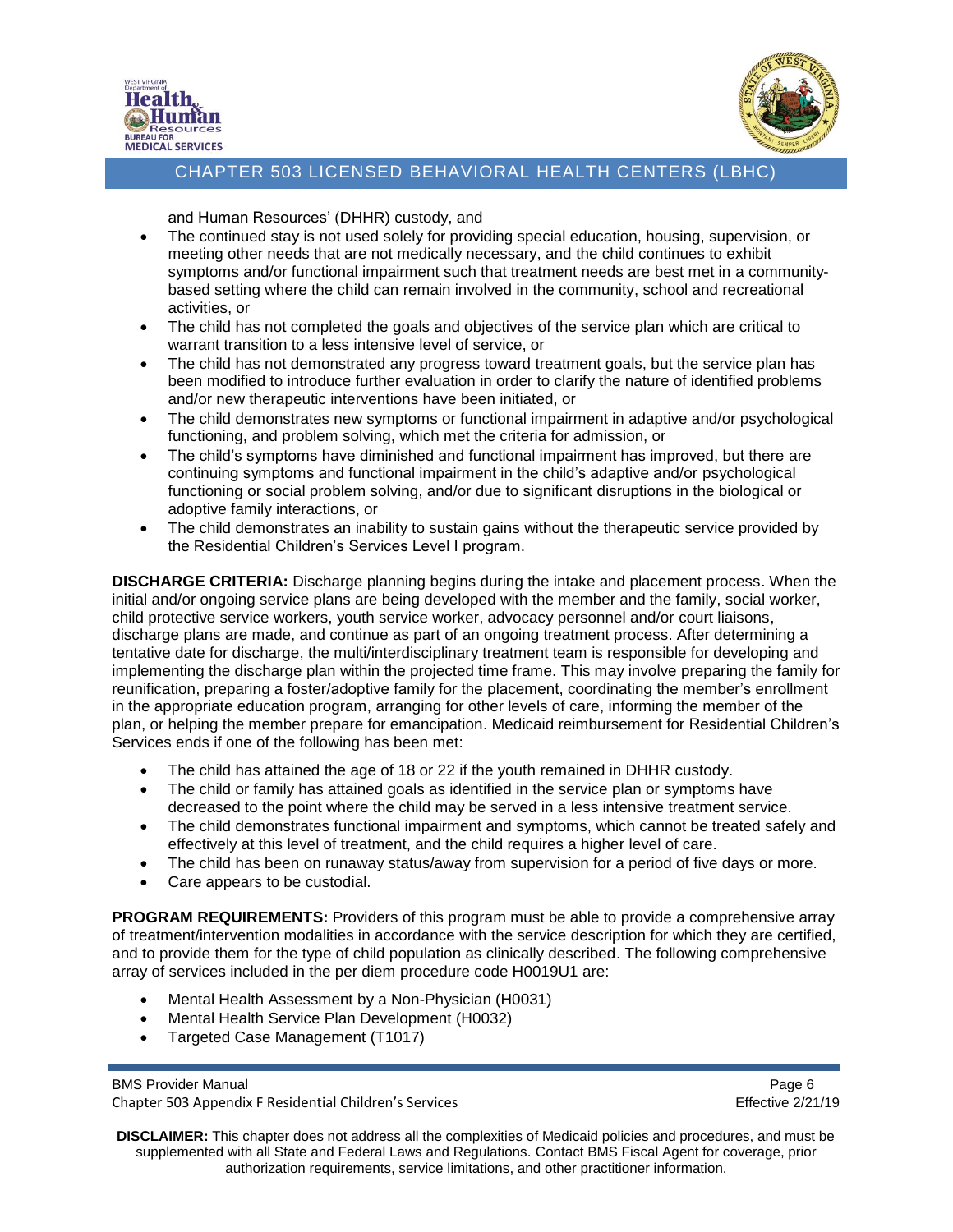



- Behavioral Health Counseling, Supportive, Individual (H0004)
- Behavioral Health Counseling, Supportive, Group (H0004HQ)
- Skills Training and Development (H2014U1, H2014U4, H2014HNU1, H2014HNU4)
- Therapeutic Behavioral Services Implementation (H2019)

These services must be provided and documented in accordance with the minimum standards established by the BMS in Appendix 503 F of the Provider Manual, *[Chapter 503 Licensed Behavioral](https://dhhr.wv.gov/bms/Pages/Manuals.aspx)  Health [Centers](https://dhhr.wv.gov/bms/Pages/Manuals.aspx)*, and with the certification standards established by [78CSR3.](https://dhhr.wv.gov/bcf/Providers/Documents/Residential%20Child%20Care%20Facilities%20Regulations.pdf)

**PROCEDURE CODE:** H0019U1 **SERVICE UNIT:** 24 hours **SERVICE LIMITS:** One per day - All units must be prior authorized

## <span id="page-6-0"></span>RESIDENTIAL CHILDREN'S SERVICES LEVEL II

Residential Children's Services, Level II is a structured 24-hour therapeutic group care setting targeting youth with a confirmed ICD or DSM diagnosis that manifests itself in the form of moderate to severe adjustment difficulties in school, home, and/or the community. These youths cannot function in a publicschool setting without significant psychosocial and psychoeducational support. In the residential care setting they require substantial professional level treatment services and behavioral interventions that normally require a multidisciplinary team. The goals of intermediate residential treatment programs are to develop interpersonal skills and to remediate social skill deficits and disruptive behavior patterns that preclude living in a less restrictive environment.

Children served at this level are characterized by persistent patterns of disruptive behavior and exhibit disturbances in age-appropriate adaptive functioning and social problem solving. Disturbance in psychological functioning is common and may present some risk of causing harm to themselves or others.

This population generally displays emotional problems and/or persistent behavior patterns challenging enough to preclude socially appropriate functioning in family, school, and community contacts without behavior management and additional structure and support.

Most often the children display multi-agency needs that require interagency planning and interventions including behavioral health, education, child welfare, juvenile justice, and others. In this target population, children display a persistent pattern of challenging behavior that has been present for at least one year and is not a reaction to a single precipitating event.

Children in Level II have an ICD or DSM diagnosis usually in the disruptive behavior disorders, mood disorders, or in the psychoactive substance use disorder categories. Their social functioning limitations are significant to a degree that they require up to 24 hours of supervision, structure and support upon admission. Generally, they respond well to structure and treatment, and the level of supervision required initially can be gradually withdrawn. From time to time, they can present a danger to themselves or others, but this is not a routine issue in treatment. They possess cognitive capacity and can participate in academic and vocational education, but often require specialized instruction and a modified learning environment within a public or alternative secondary or primary school setting.

BMS Provider Manual **Page 7** and 2011 12:30 and 2012 12:30 and 2012 12:30 and 2012 12:30 and 2012 12:30 and 2012 12:30 and 2012 12:30 and 2012 12:30 and 2012 12:30 and 2012 12:30 and 2012 12:30 and 2012 12:30 and 2012 12:3 Chapter 503 Appendix F Residential Children's Services Effective 2/21/19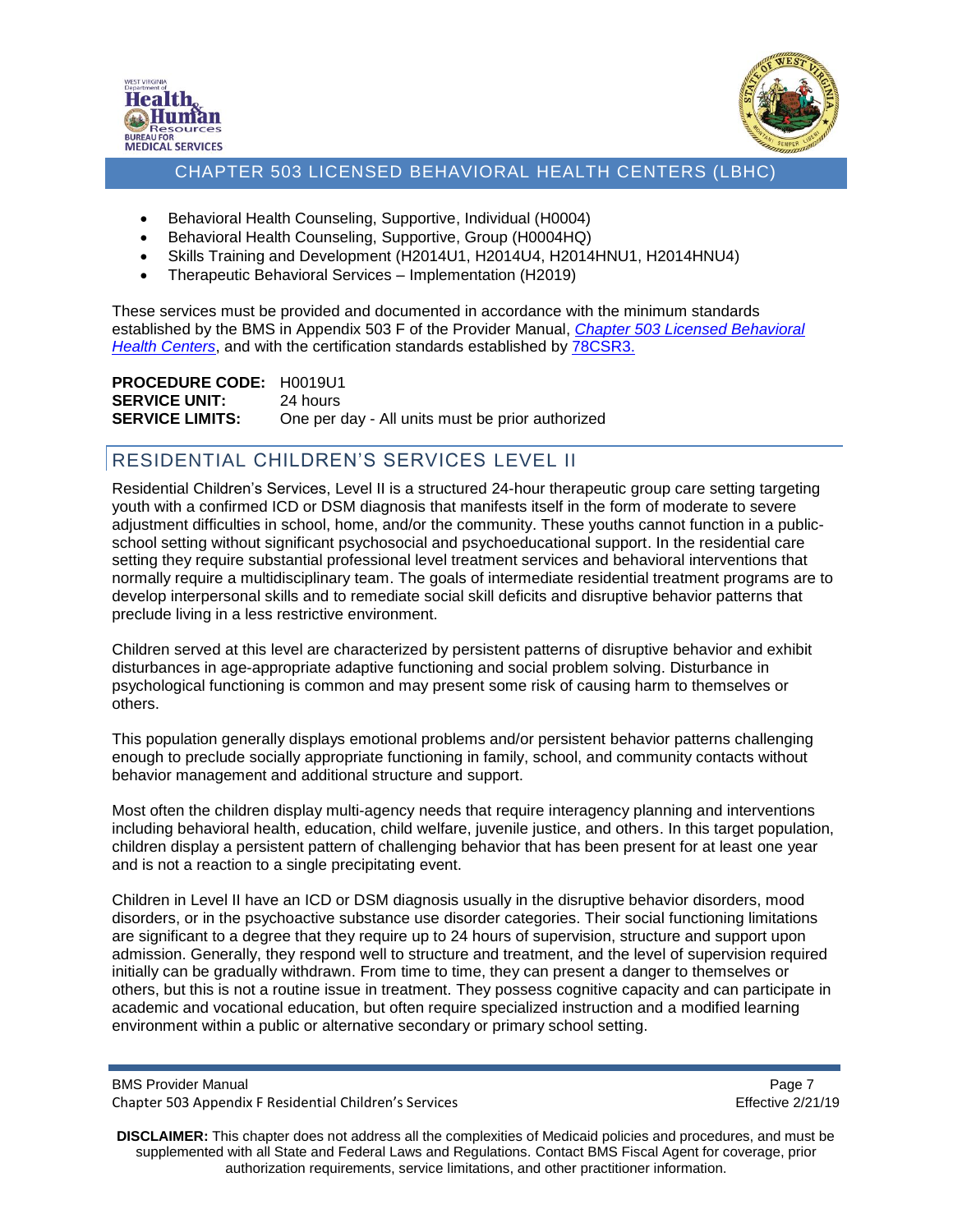



**ADMISSION CRITERIA:** The following admission criteria must be met:

- The child's age range is from eight years of age through age 17 unless the provider has a specific contract or has received a waiver from the BCF to serve a child who does not meet the age requirements, and
- The child has a behavioral health diagnosis that meets medical necessity for Residential Children's Services Level II, and
- The child demonstrates low to moderate to severe symptoms or functional impairment which interfere with age-appropriate adaptive and psychological functioning and social problem solving that prohibits a relationship with a family, or whose family situation and functioning level are such that the child cannot accept family ties or establish relationships in a less restrictive setting, and
- The child's symptoms or functional impairments are such that the treatment cannot be successfully provided in a less intensive level of care, and
- The child's symptoms or functional impairments have existed for duration of six months or longer, and are part of an established and persistent pattern of disruptive behavior at home, in school, or in the community.

Additional criteria to establish admission are:

- The child will have a CAFAS score indicating moderate to severe functional impairment and this is the appropriate level of service, **or**
- The child is in need of a "step down" from a more restrictive level of care as part of a transitional discharge plan (e.g., symptoms or functional impairments remain at a level that requires out-ofhome treatment, but not at a level that would require continued psychiatric hospitalization).

Admission solely for providing special education, housing, supervision, or meeting other needs that are not medically necessary are not reimbursable by Medicaid.

**CONTINUING STAY CRITERIA:** The following criteria must be met:

- The child is under the age of 18 or 22 if the youth is in DHHR custody, and
- The continued stay is not used solely for providing special education, housing, supervision, or meeting other needs that are not medically necessary, and
- The child continues to exhibit symptoms and functional impairment such that treatment goals have not been reached and a less intensive level of care would not adequately meet the child's needs, or
- The child has not completed the goals and objectives of the service plan which are critical to warrant transition to a less intensive level of service, or
- The child has not demonstrated any progress toward treatment goals, but the service plan has been modified to introduce further evaluation in order to clarify the nature of identified problems and/or new therapeutic interventions have been initiated, or
- The child demonstrates new symptoms or functional impairments in the child's adaptive and/or psychological functioning, and problem solving, which met the criteria for admission, or
- The child's symptoms and functional impairments have diminished, but there are continuing symptoms and functional impairment in the child's adaptive and/or psychological functioning or social problem solving, and/or due to significant disruptions in the biological or adoptive family interactions, or

BMS Provider Manual **Page 8** and 2011 12:30 and 2012 12:30 and 2012 12:30 and 2012 12:30 and 2012 12:30 and 2012 12:30 and 2012 12:30 and 2012 12:30 and 2012 12:30 and 2012 12:30 and 2012 12:30 and 2012 12:30 and 2012 12:3 Chapter 503 Appendix F Residential Children's Services Effective 2/21/19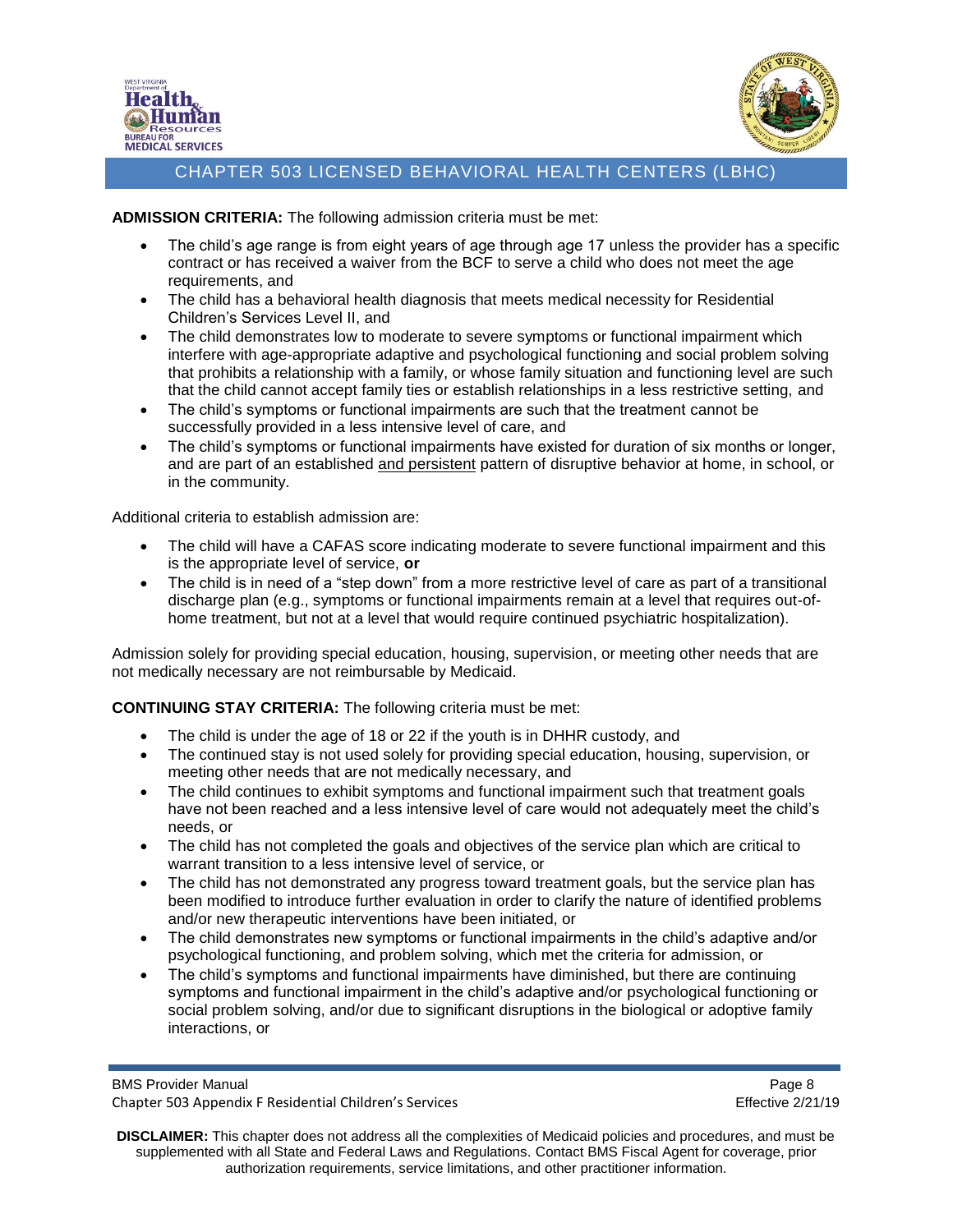



• The child demonstrates an inability to sustain gains without the therapeutic service provided by the Residential Children's Services Level II program.

**DISCHARGE CRITERIA:** Discharge planning begins during the intake and placement process. When the initial and/or ongoing service plans are being developed with the member and the family, social worker, child protective service workers, youth service worker, advocacy personnel and/or court liaisons, discharge plans are made, and continue as part of an ongoing treatment process. After determining a tentative date for discharge, the multi/interdisciplinary treatment team is responsible for developing and implementing the discharge plan within the projected time frame. This may involve preparing the family for reunification, preparing a foster/adoptive family for the placement, coordinating the member's enrollment in the appropriate education program, arranging for other levels of care, informing the member of the plan, or helping the member prepare for emancipation.

- The child has attained the age of 18 or 22 if the youth remained in DHHR custody.
- The child or family has attained goals as identified in the service plan or symptoms and functional impairment have decreased to the point where the child may be served in a less intensive treatment service.
- The child demonstrates functional impairment and symptoms, which cannot be treated safely and effectively at this level of treatment, and the child requires a higher level of care.
- The child has been on runaway status/away from supervision for a period of five days or more.
- Care appears to be custodial.

**PROGRAM REQUIREMENTS:** Providers of this program must be able to provide a comprehensive array of treatment/intervention modalities in accordance with the service description for which they are certified, and to provide them for the type of child population as clinically described. The following comprehensive array of services included in the per diem procedure code H0019U2 are:

- Mental Health Assessment by a Non-Physician (H0031)
- Mental Health Service Plan Development (H0032)
- Targeted Case Management (T1017)
- Behavioral Health Counseling, Supportive, Individual (H0004)
- Behavioral Health Counseling, Supportive, Group (H0004HQ)
- Behavioral Health Counseling, Professional, Individual (H0004HO)
- Behavioral Health Counseling, Professional, Group (H0004HOHQ)
- Skills Training and Development (H2014U1, H2014U4, H2014HNU1, H2014HNU4)
- Therapeutic Behavioral Services Implementation (H2019)
- Therapeutic Behavioral Services Development (H2019HO)
- Crisis Intervention 24-hour availability (H2011)
- Psychotherapy (90832, 90834, 90837)
- Psychotherapy for Crisis (90839, 90840)
- Family Psychotherapy (90846, 90847)
- Group Psychotherapy (90853)

These services must be provided and documented in accordance with the minimum standards established by the BMS in Appendix 503 F of the Provider Manual, *[Chapter 503 Licensed Behavioral](https://dhhr.wv.gov/bms/Pages/Manuals.aspx)  [Health Centers,](https://dhhr.wv.gov/bms/Pages/Manuals.aspx)* and with the certification standards established by [78CSR3.](https://dhhr.wv.gov/bcf/Providers/Documents/Residential%20Child%20Care%20Facilities%20Regulations.pdf)

BMS Provider Manual **Page 9** and 2008 and 2008 and 2008 and 2008 and 2008 and 2008 and 2008 and 2008 and 2008 and 2008 and 2008 and 2008 and 2008 and 2008 and 2008 and 2008 and 2008 and 2008 and 2008 and 2008 and 2008 and Chapter 503 Appendix F Residential Children's Services Effective 2/21/19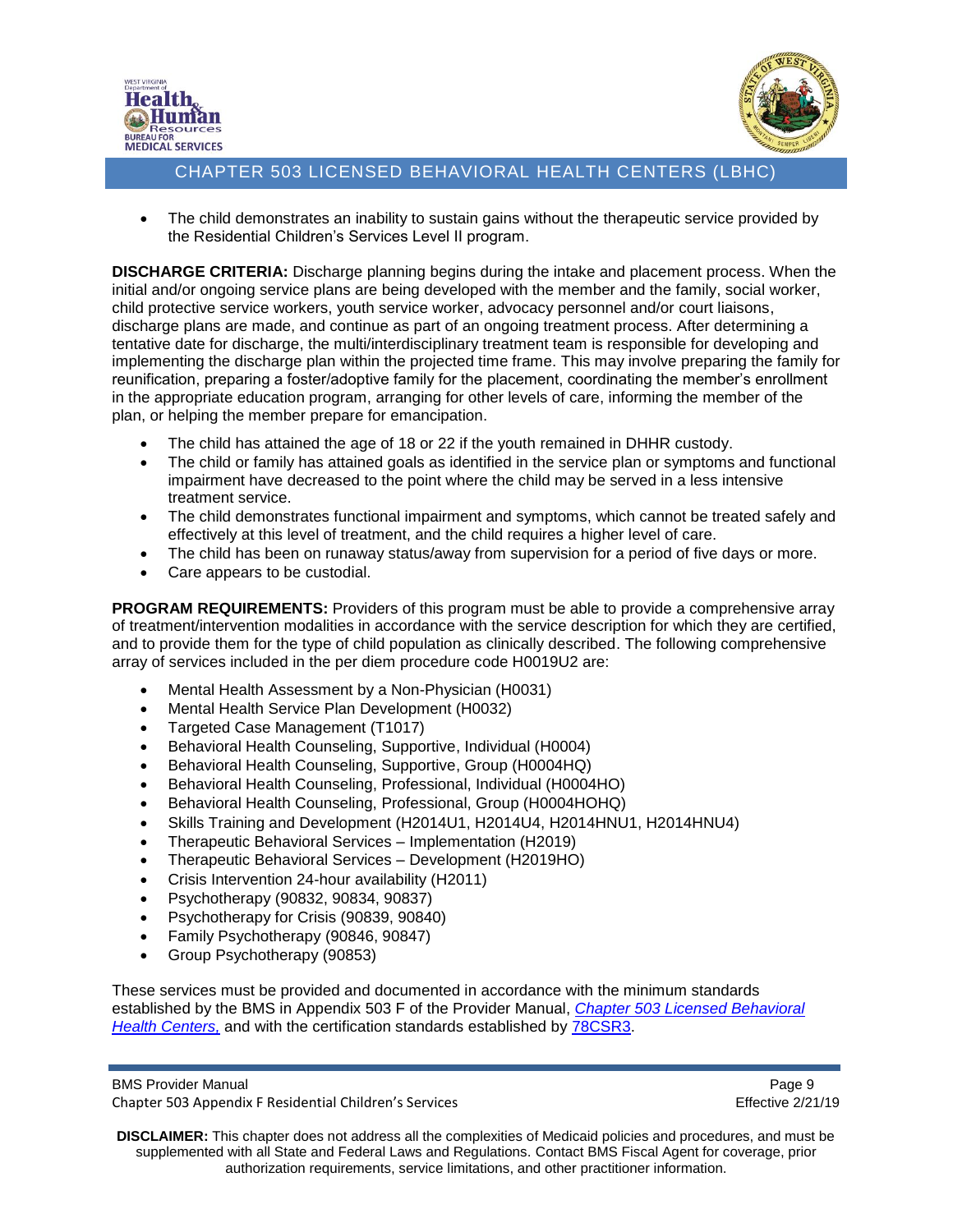



# **PROCEDURE CODE:** H0019U2 **SERVICE UNIT:** 24 hours

**SERVICE LIMITS:** One per day - All units must be prior authorized

## <span id="page-9-0"></span>RESIDENTIAL CHILDREN'S SERVICES LEVEL III

Residential Children's Services, Level III is a highly-structured, intensively-staffed, 24-hour group care setting targeting youth with a confirmed ICD or DSM diagnosis which manifests itself in severe disturbances in conduct and emotions. As a result, they are unable to function in multiple areas of their lives. Residential treatment facilities provide a highly structured program with formalized behavioral programs and therapeutic interventions designed to create a therapeutic environment. All planned activities and applied interventions are designed with the goal of stabilizing the child's serious mental condition.

The service plan is implemented in all aspects of the child's daily living routine. The focus of intensive residential treatment is on psychosocial rehabilitation aimed at returning the child to an adequate level of functioning. In the case of children and adolescents, this includes rehabilitation in instances where psychiatric or substance abuse disorders have significantly disrupted the achievement of the expected development level.

This level of care is comprised of children who display seriously disordered behaviors with sufficient frequency to be considered an established pattern of long duration, or are so intense that they preclude social interaction in school, family, or community environments. Often, they exhibit persistent or unpredictable aggression, serious sexual acting out behavior, and marked withdrawal and depression. Symptoms of thought disorder are often present. They routinely present a significant danger to themselves or others.

Children in Level III have ICD or DSM diagnoses that include major depression, bipolar disorders, posttraumatic stress disorders, other anxiety disorders, thought disorders, and personality disorders. Where the focus of care has been on antisocial and dangerous behavior patterns, an initial diagnosis of Conduct Disorder, Severe, may be present. However, in many of these cases, underlying significant psychiatric disturbance will reveal itself during the course of treatment.

Substantial social, academic, and vocational functional limitations are characteristics of the population's behavior pattern, and as a result, they require substantial environmental structure and controls including 24-hour awake supervision, verbal crisis response, medical management, chemical interventions, physical restraint, and alternative learning environments. The key element is that these children present behaviors so intense, severe, and unpredictable to be seriously detrimental to their growth, development and welfare, or to the safety of others.

**ADMISSION CRITERIA:** The following admission criteria must be met:

- The child's age range is from eight years of age through age 17 unless the provider has a specific contract or has received a waiver from the BCF to serve a child who does not meet the age requirements, and
- The child has a behavioral health diagnosis that meets medical necessity for Residential Children's Services Level III, and

BMS Provider Manual **Page 10** Chapter 503 Appendix F Residential Children's Services Effective 2/21/19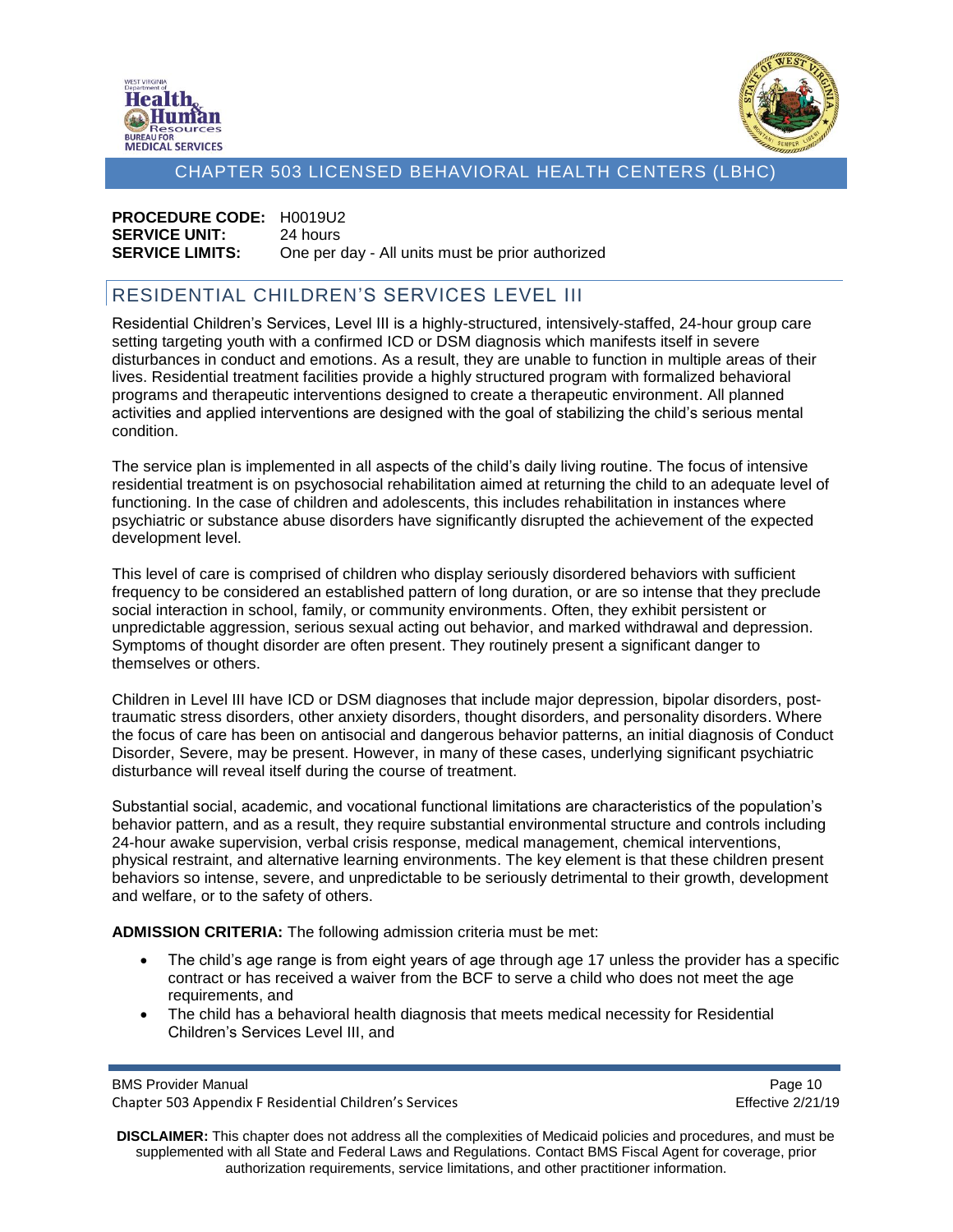



- The child has severe symptoms and functional impairments which interfere with age-appropriate adaptive and psychological functioning and social problem solving, and
- The child's symptoms or functional impairments are such that the treatment cannot be successfully provided in a less intensive level of care, and
- The child's symptoms or functional impairments have existed for a duration of one year or longer, and are part of an established and persistent pattern of disruptive behavior at home, in school, or in the community.

Additional criteria to establish admission are:

- The child will have a CAFAS score indicating severe functional impairment and this is the appropriate level of care, **or**
- The child is in need of a "step down" from a more restrictive level of care as part of a transitional discharge plan (e.g., symptoms or functional impairments remain at a level that requires out-ofhome treatment, but not at a level that would require continued psychiatric hospitalization).

Admission is not solely for providing special education, housing, supervision, or meeting other needs that are not medically necessary are not reimbursable by Medicaid.

#### **CONTINUING STAY CRITERIA:** The following criteria must be met:

- The child is under the age of 18 or 22 if the youth is in DHHR custody, and
- The continued stay is not used solely for providing special education, housing, supervision, or meeting other needs that are not medically necessary, and
- The child continues to exhibit an inability to sustain gains without the comprehensive program of therapeutic services provided by the Residential Children's Services Level III, or
- The child continues to exhibit symptoms and functional impairments so severe and complex that treatment goals have not been reached and a less intensive level of care would not adequately meet the child's needs, or
- The child's symptoms and functional impairments which warranted admission to this level of service have been observed and documented, but treatment goals have not been reached and a less intensive level of care would not adequately meet the child's needs, or
- The child demonstrates new symptoms or functional impairments which interfere with ageappropriate adaptive and/or psychological functioning, and problem solving, which meet the criteria for admission, or
- The child has not demonstrated any progress toward treatment goals, but the service plan has been modified to introduce further evaluation in order to clarify the nature of identified problems and/or new therapeutic interventions have been initiated, or
- The child's symptoms and functional impairments have diminished, but there are continuing disturbances/behaviors/symptoms in the child's adaptive and/or psychological functioning or social problem solving, and/or due to significant disruptions in the biological or adoptive family interactions.

**DISCHARGE CRITERIA:** Discharge planning begins during the intake and placement process. When the initial and/or ongoing service plans are being developed with the member and the family, social worker, child protective service workers, youth service worker, advocacy personnel and/or court liaisons, discharge plans are made, and continue as part of an ongoing treatment process. After determining a

BMS Provider Manual **Page 11** No. 2012 12:30 No. 2013 12:30 No. 2014 12:30 No. 2014 12:30 No. 2014 12:30 No. 2014 12:30 No. 2014 12:30 No. 2014 12:30 No. 2014 12:30 No. 2014 12:30 No. 2014 12:30 No. 2014 12:30 No. 2014 12: Chapter 503 Appendix F Residential Children's Services Effective 2/21/19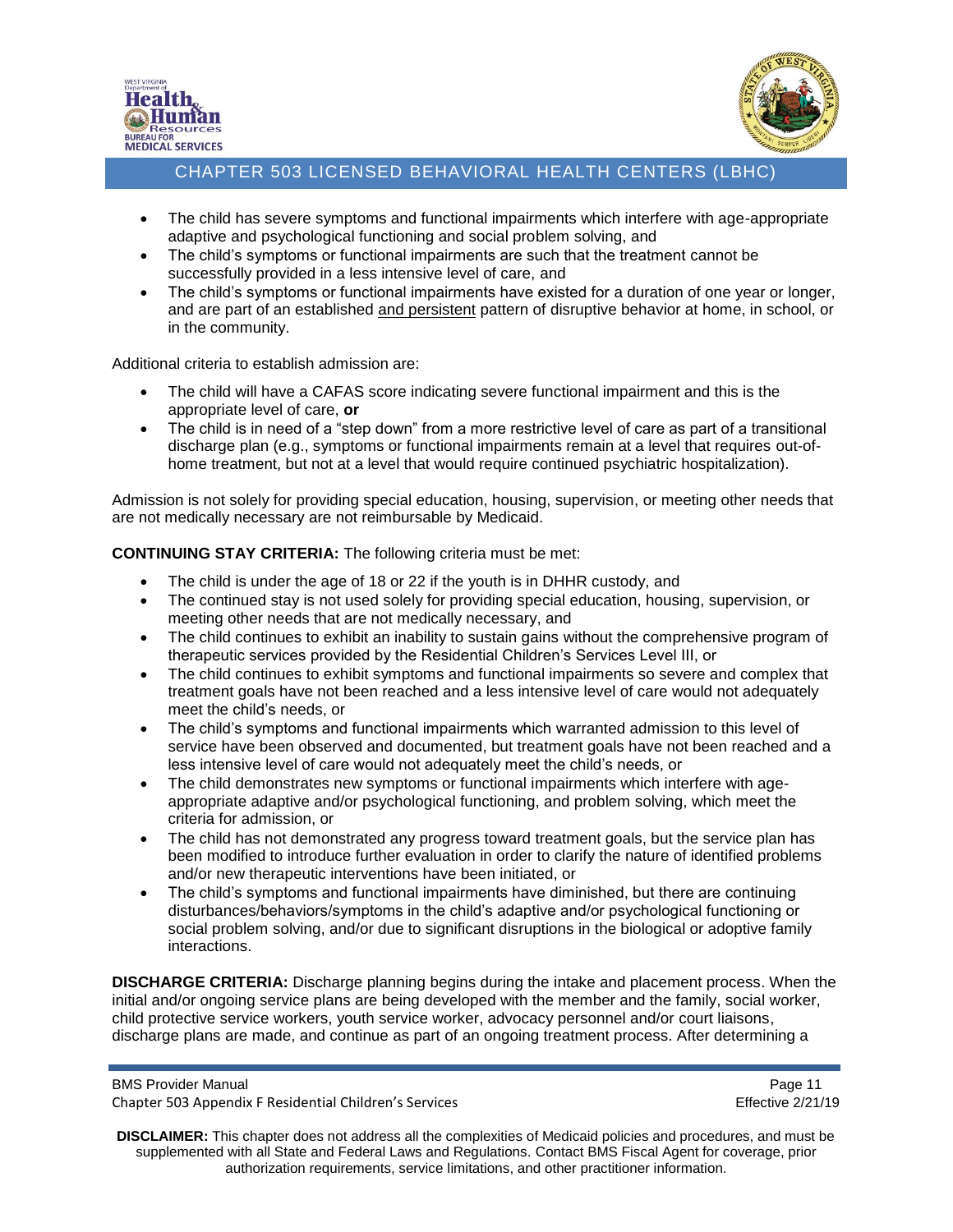



tentative date for discharge, the multi/interdisciplinary treatment team is responsible for developing and implementing the discharge plan within the projected time frame. This may involve preparing the family for reunification, preparing a foster/adoptive family for the placement, coordinating the member's enrollment in the appropriate education program, arranging for other levels of care, informing the member of the plan, or helping the member prepare for emancipation.

- The child has attained the age of 18 or 22 if the youth remained in DHHR custody, or
- The child or family has attained goals as identified in the service plan or symptoms and functional impairments have decreased to the point where the child may be served in a less intensive treatment service, or
- The child demonstrates symptoms or functional impairments which cannot be treated safely or effectively at this level of treatment, and the child requires a higher level of care, or
- The child has been on runaway status/away from supervision for a period of five days or more, or
- Care appears to be custodial.

**PROGRAM REQUIREMENTS:** Providers of this program must be able to provide a comprehensive array of treatment/intervention modalities in accordance with the service description for which they are certified, and to provide them for the type of child population as clinically described. The following comprehensive array of services included in the per diem procedure code H0019U3 are:

- Mental Health Assessment by a Non-Physician (H0031).
- Mental Health Service Plan Development (H0032)
- Mental Health Service Plan Development by Psychologist (H0032AH)
- Physician Coordinated Care Oversight Services (G9008)
- Targeted Case Management (T1017)
- Behavioral Health Counseling, Supportive, Individual (H0004)
- Behavioral Health Counseling, Supportive, Group (H0004HQ)
- Behavioral Health Counseling, Professional, Individual (H0004HO)
- Behavioral Health Counseling, Professional, Group (H0004HOHQ)
- Skills Training and Development (H2014U1, H2014U4, H2014HNU1, H2014HNU4)
- Therapeutic Behavioral Services Implementation (H2019)
- Therapeutic Behavioral Services Development (H2019HO)
- Crisis Intervention 24-hour availability (H2011)
- Psychotherapy (90832, 90834, 90837)
- Psychotherapy for Crisis (90839, 90840)
- Family Psychotherapy (90846, 90847)
- Group Psychotherapy (90853)
- Comprehensive Medication Services (Clozaril, Lithium, Depakote) (H2010)
- Injection Haldol (J1630)
- Injection Prolixin (J2680)
- Psychological Testing with Interpretation and Report (96130, 96131, 96136, 96137)
- Psychiatric Diagnostic Evaluation (90791, 90792)
- Screening by Licensed Psychologist (T1023HE)
- Developmental Testing: Limited and Extended (96110, 96111)
- Any needed Behavioral Health Service including psychiatric evaluation and management services

BMS Provider Manual **Page 12** Chapter 503 Appendix F Residential Children's Services Effective 2/21/19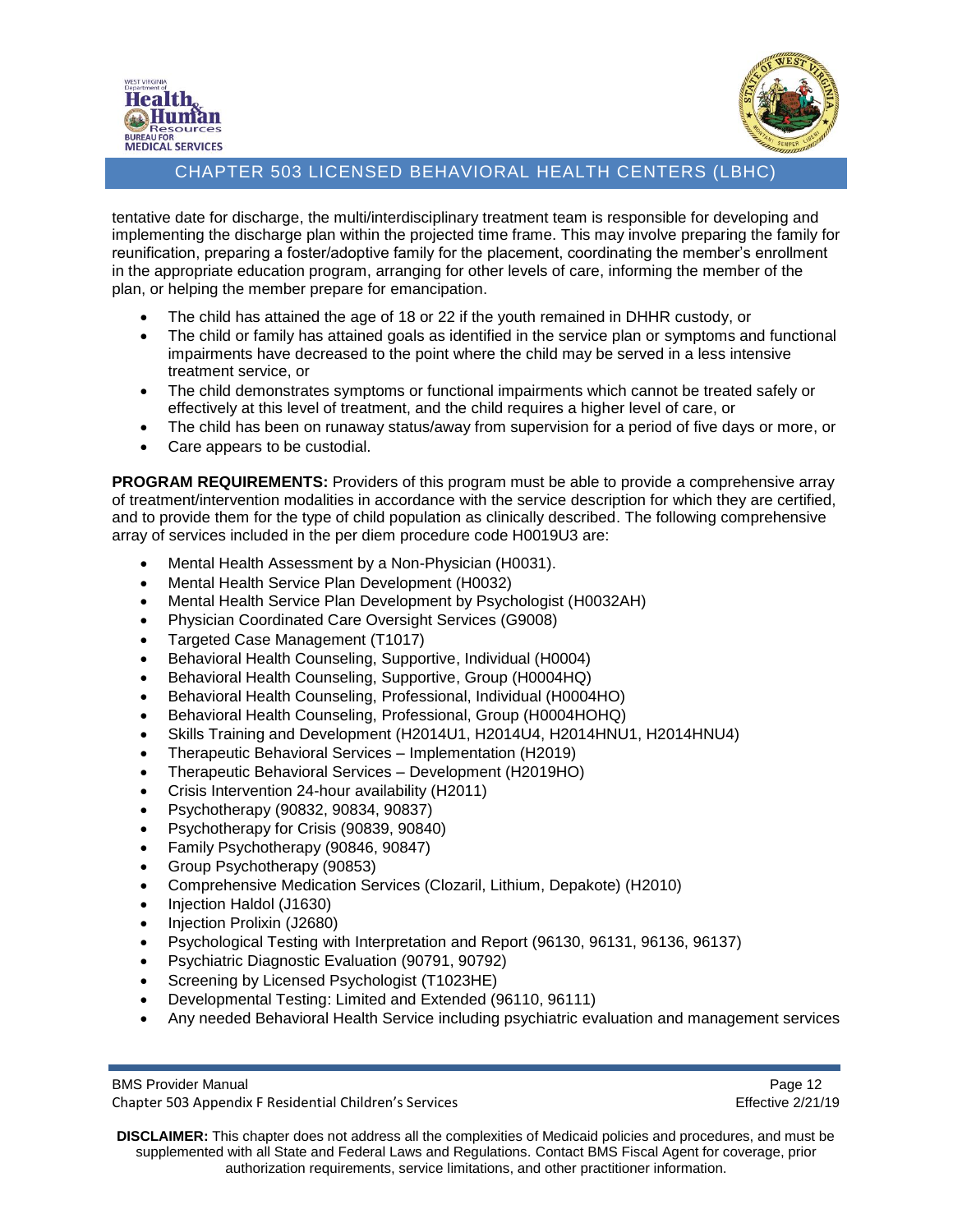



All Residential Children's Services Level III providers must provide on-campus schooling.

These services must be provided and documented in accordance with the minimum standards established by the BMS in Appendix 503 F of the Provider Manual, *[Chapter 503 Licensed Behavioral](https://dhhr.wv.gov/bms/Pages/Manuals.aspx)  [Health Centers](https://dhhr.wv.gov/bms/Pages/Manuals.aspx)*, and with the certification standards established by [78CSR3.](https://dhhr.wv.gov/bcf/Providers/Documents/Residential%20Child%20Care%20Facilities%20Regulations.pdf)

**PROCEDURE CODE:** H0019U3 **SERVICE UNIT:** 24 hours **SERVICE LIMITS:** One per day - All units must be prior authorized

## <span id="page-12-0"></span>BEHAVIORAL HEALTH: SHORT-TERM RESIDENTIAL (LEVEL IV)

Short-Term Residential (Level IV) is a highly-structured, intensively-staffed, 24-hour group crisis residential care setting. It must be provided in a site licensed as a Children's Emergency Shelter by the DHHR. The service is delivered in an environment that is safe, supportive, and therapeutic. The purpose of this service is to provide a supportive environment designed to minimize stress and emotional instability which may have resulted from family dysfunction, transient situational disturbance, physical or emotional abuse, neglect, sexual abuse, loss of family or other support system, or the abrupt removal of a child from a failed placement or other current living situation.

**ADMISSION CRITERIA:** The following admission criteria must be met:

- The child's age range is from eight years of age through age 17 unless the provider has a specific contract or has received a waiver from the BCF to serve a child who does not meet the age requirements, and
- The child is experiencing a crisis due to a mental condition or impairment in functioning due to a problematic family setting. The child may be displaying behaviors and/or impairments ranging from impaired abilities in the social, communication, or daily living skills domains to severe disturbances in conduct and emotion. The crisis results in emotional instability which may be caused by family dysfunction, transient situational disturbance, physical or emotional abuse, neglect, sexual abuse, loss of family or other support system, or the abrupt removal of the child from a failed placement or other current living situation, **and**
- The child is in need of 24-hour treatment intervention because less restrictive services alone are not adequate or appropriate to resolve the current crisis and meet the child's needs based on the documented response to prior treatment and/or intervention, or
- The child is in need of 24-hour treatment/intervention to prevent hospitalization (e.g., the child engages in self-injurious behavior, but not at a level of severity that would require psychiatric hospitalization, or the child is currently physically aggressive and communicates verbal threats, but not at a level that would require hospitalization), or
- The child is in need of step-down from a more restrictive level of care as part of a transitional discharge plan (e.g., behaviors/symptoms remain at a level which requires out of home care, but the placement plan has not been fully implemented).

**CONTINUING STAY CRITERIA:** For those cases in which it is considered necessary to continue a child's participation in the program, a physician's order and appropriate justification with related documentation are required. Short-term residential services may be extended in those cases where appropriate clinical criteria for continued service are met, and the extension has prior authorization approval by the BMS'

BMS Provider Manual **Page 13** Chapter 503 Appendix F Residential Children's Services Effective 2/21/19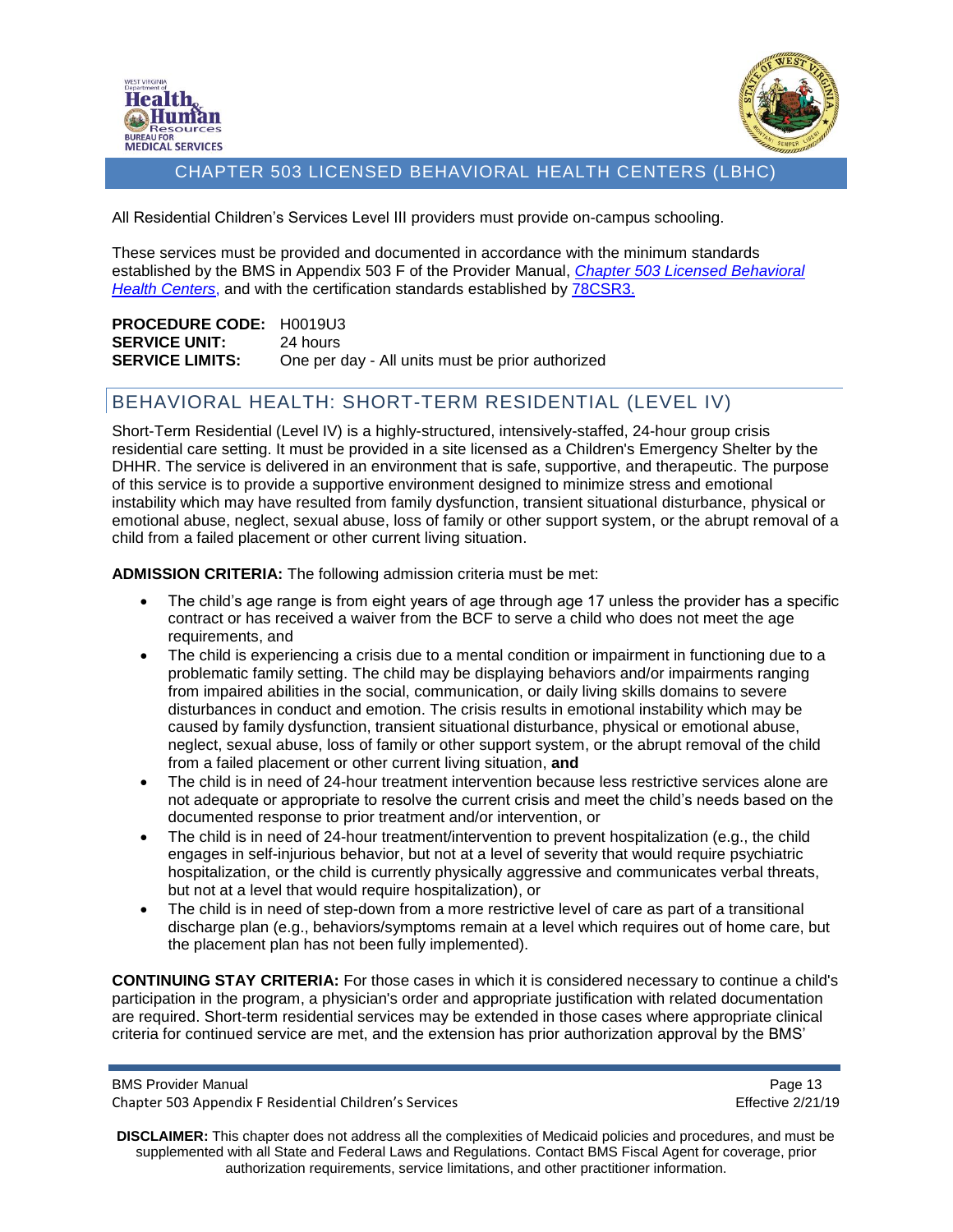



contracted agent. The child must meet one of the following criteria to receive approval for a continued care extension:

- The child is under the age of 18 or 22 if the youth is in DHHR custody, and
- Symptoms, behaviors, or conditions persist at the level documented upon admission and the projected time frame for accessing long-term placement has not been reached, or
- Relevant member and family progress toward crisis resolution and progress clearly and directly related to resolving the factors that warranted admission to this level of care have been observed and documented, but treatment goals have not been reached and/or an appropriate level of care is not available, or
- It has been documented that the member has made no progress toward treatment goals nor has progress been made toward alternative placement, but the treatment/placement plan has been modified to introduce further evaluation of the member's needs and other appropriate interventions and placement options, or
- New symptoms or maladaptive behaviors have appeared which have been incorporated into the service plan and modified the service plan for the member, or
- These new symptoms and maladaptive behaviors may be treated safely in the short-term residential setting and a less intensive level of care would not adequately meet the child's needs.

**DISCHARGE CRITERIA:** Discharge planning begins during the intake and placement process. When the initial and/or ongoing service plans are being developed with the member and the family, social worker, child protective service workers, youth service worker, advocacy personnel and/or court liaisons, discharge plans are made, and continue as part of an ongoing treatment process. After determining a tentative date for discharge, the multi/interdisciplinary treatment team is responsible for developing and implementing the discharge plan within the projected time frame. This may involve preparing the family for reunification, preparing a foster/adoptive family for the placement, coordinating the member's enrollment in the appropriate education program, arranging for other levels of care, informing the member of the plan, or helping the member prepare for emancipation.

It is expected that in most cases, a child's short-term residential needs will be met prior to discharge. In order to be discharged, the child must meet one of the following criteria:

- The child has attained the age of 18 or 22 if the youth remained in DHHR custody, or
- Appropriate placement has been located which meets the child's treatment and care needs as outlined in the service plan, or
- The crisis that necessitated placement has decreased, and the child has returned to a level of functioning that allows reintegration into a previous care setting, or
- The child exhibits new symptoms or maladaptive behaviors that cannot be treated safely and effectively in the short-term residential setting and which necessitate more restrictive care (e.g. inpatient).

**PROGRAM REQUIREMENTS:** Providers of this program must be able to provide a comprehensive array of treatment/intervention modalities in accordance with the service description for which they are certified, and to provide them for the type of child population as clinically described. The following comprehensive array of services included in the per diem procedure code H0019U4 are:

- Mental Health Assessment by a Non-Physician (H0031)
- Mental Health Service Plan Development (H0032)

BMS Provider Manual **Page 14** Chapter 503 Appendix F Residential Children's Services Effective 2/21/19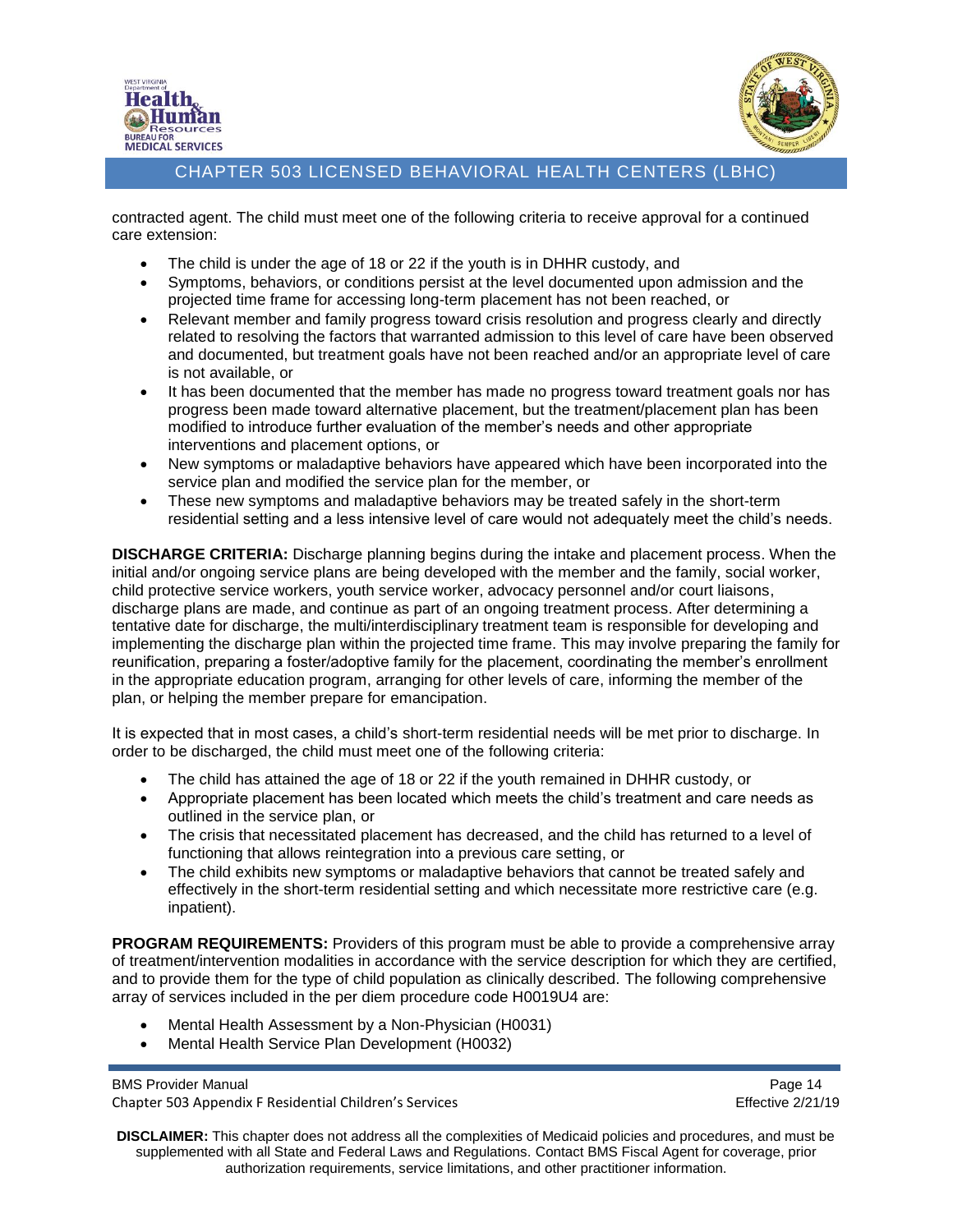



- Mental Health Service Plan Development by Psychologist (H0032AH)
- Physician Coordinated Care Oversight Services (G9008)
- Behavioral Health Counseling, Supportive, Individual (H0004)
- Behavioral Health Counseling, Supportive, Group (H0004HQ)
- Behavioral Health Counseling, Professional, Individual (H0004HO)
- Behavioral Health Counseling, Professional, Group (H0004HOHQ)
- Skills Training and Development (H2014U1, H2014U4, H2014HNU1, H2014HNU4)
- Therapeutic Behavioral Services Implementation (H2019)
- Therapeutic Behavioral Services Development (H2019HO)
- Crisis Intervention 24-hour availability (H2011)
- Psychotherapy (90832, 90834, 90837)
- Psychotherapy for Crisis (90839, 90840)
- Family Psychotherapy (90846, 90847)
- Group Psychotherapy (90853)
- Comprehensive Medication Services (Clozaril, Lithium, Depakote) (H2010)
- Injection Haldol (J1630)
- Injection Prolixin (J2680)
- Psychological Testing with Interpretation and Report (96130, 96131, 96136, 96137)
- Psychiatric Diagnostic Evaluation (90791, 90792)
- Screening by Licensed Psychologist (T1023HE)
- Developmental Testing: Limited and Extended (96110, 96111)
- Targeted Case Management (T1017)
- Any needed Behavioral Health Service including psychiatric evaluation and management services

These services must be provided and documented in accordance with the minimum standards established by the BMS in Appendix 503 F of the Provider Manual, *[Chapter 503 Licensed Behavioral](https://dhhr.wv.gov/bms/Pages/Manuals.aspx)  [Health Centers](https://dhhr.wv.gov/bms/Pages/Manuals.aspx)*, and with the certification standards established by [78CSR3.](https://dhhr.wv.gov/bcf/Providers/Documents/Residential%20Child%20Care%20Facilities%20Regulations.pdf)

**PROCEDURE CODE:** H0019U4 **SERVICE UNIT:** 24 hours **SERVICE LIMITS:** One per day - All units must be prior authorized

## <span id="page-14-0"></span>DOCUMENTATION

All documentation for BMS services must comply with the *[Chapter 503 Licensed Behavioral Health](https://dhhr.wv.gov/bms/Pages/Manuals.aspx)  [Centers](https://dhhr.wv.gov/bms/Pages/Manuals.aspx)* service criteria. There must be a permanent clinical record maintained in a manner consistent with applicable licensing regulations and the agency's record-keeping policies. Documentation must also include:

- Behavioral observations of the child.
- There must be a daily summary of the child's program participation, which includes identification of the supportive and therapeutic services received by the member, the start/stop times of each service, and a summary of the member's participation in the services. The attending staff must sign, list their credentials, and date this summary.
- Medication administration records.

BMS Provider Manual **Page 15** Chapter 503 Appendix F Residential Children's Services Effective 2/21/19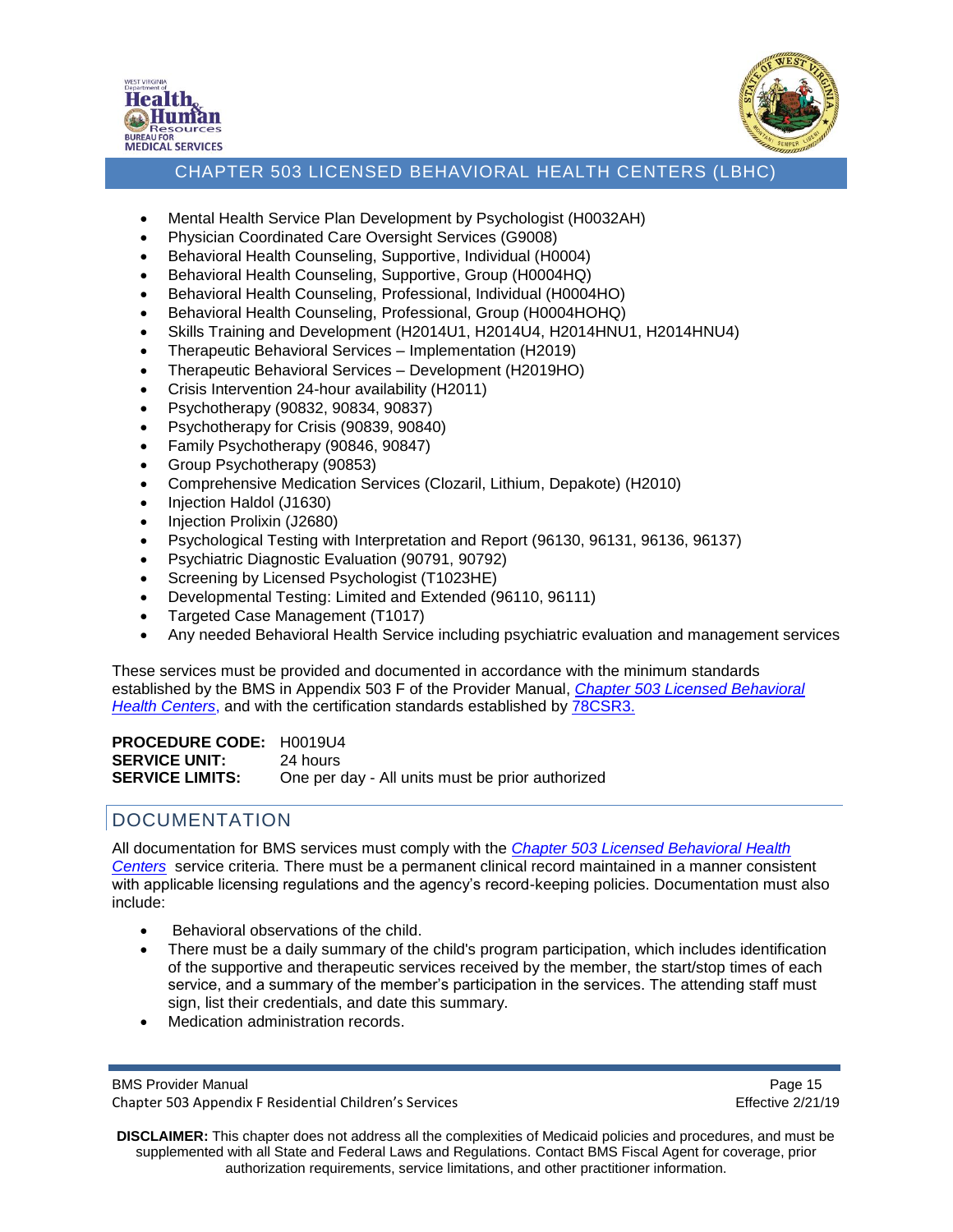



• Each member must have a sign-in/sign-out sheet to be filled out if the member exits the residential site. The list must note the actual time the child departs the site and returns to the site. The reason for absence must be noted on the sheet. Each notation must be signed and dated by the agency staff.

## <span id="page-15-0"></span>REIMBURSEMENT METHODOLOGIES

The DHHR has fully implemented facility-specific prospective rate system for Residential Child Care Facilities. This is a cost-related system that encompasses payments to be made for traditional Social Services payments (i.e., State-only dollars) and for services covered by Medicaid (i.e., state and federal match) under the Rehabilitation Option. The blend of payment sources, resulting in a single, total per diem payment rate per facility, is comprehensive for the covered services, and represents payment in full for the covered residential services to children.

Prospective means that the rates of reimbursement are established in advance of the rate period, and are considered to be fixed for the rate period. No retrospective adjustments are made except for: identified errors in rate calculation; audit findings; errors or misrepresentations in financial reporting; or recaptures resulting from penalties or non-provision of reported services. Rate periods are for six months, with recalculation of rates occurring on April 1 and October 1 of each year. Additionally, the prospective nature of rates means that the calculated level of payment is the limit of cost experience which the DHHR will recognize for the period.

Cost related means that the provider specific rates are related to the actual cost of the provider, relative to limits derived from the actual cost experience of all providers in a peer group. These peer groups correspond to the identified level of the facility. The governing principle is that of "reasonable cost" reimbursement. Under such an approach, rates of reimbursement cannot exceed those of an "efficiently and economically operated" facility. The determination and test of "reasonableness" is contained in the rate setting system itself, and established objectively by formula. Separate limits (ceilings) are established by component with peer groupings varying by component. This serves to simulate the workings of a market system for the covered services.

There are three primary components of the braided rate system: room and board, supervision, and treatment services. The treatment services and costs represent the residual after accounting for expenditures in the previous components. Facilities are categorized into levels based upon the array of services to be available and/or provided to residential children. Within each Level, a ceiling is derived from the weighted average Medicaid patient day costs of all providers in that peer group. Facility costs are reimbursed up to the amount of this ceiling. Reimbursement criteria are stated below.

- Reimbursement begins on the day of admission (regardless of the time of admission) prior to 12:00 AM. The admission date requires services provided as outlined in [this](https://dhhr.wv.gov/bms/Pages/Manuals.aspx) policy which is in the per-diem rate, to be billed but does not require the eight continuous hour criteria (see criteria below).
- Reimbursement then occurs for each 24-hour period provided by the following definition. A member's day is defined as eight continuous hours in residence in the facility in a 24-hour period. Since the daily census time starts at 12:00 AM, the eight continuous hours must occur between the start and end of the census period. On each day of the member's residence, he/she must receive at least one unit of a service as outlined in [this](https://dhhr.wv.gov/bms/Pages/Manuals.aspx) policy which is in the facility's per-diem rate.

BMS Provider Manual **Page 16** Page 16 Chapter 503 Appendix F Residential Children's Services Effective 2/21/19